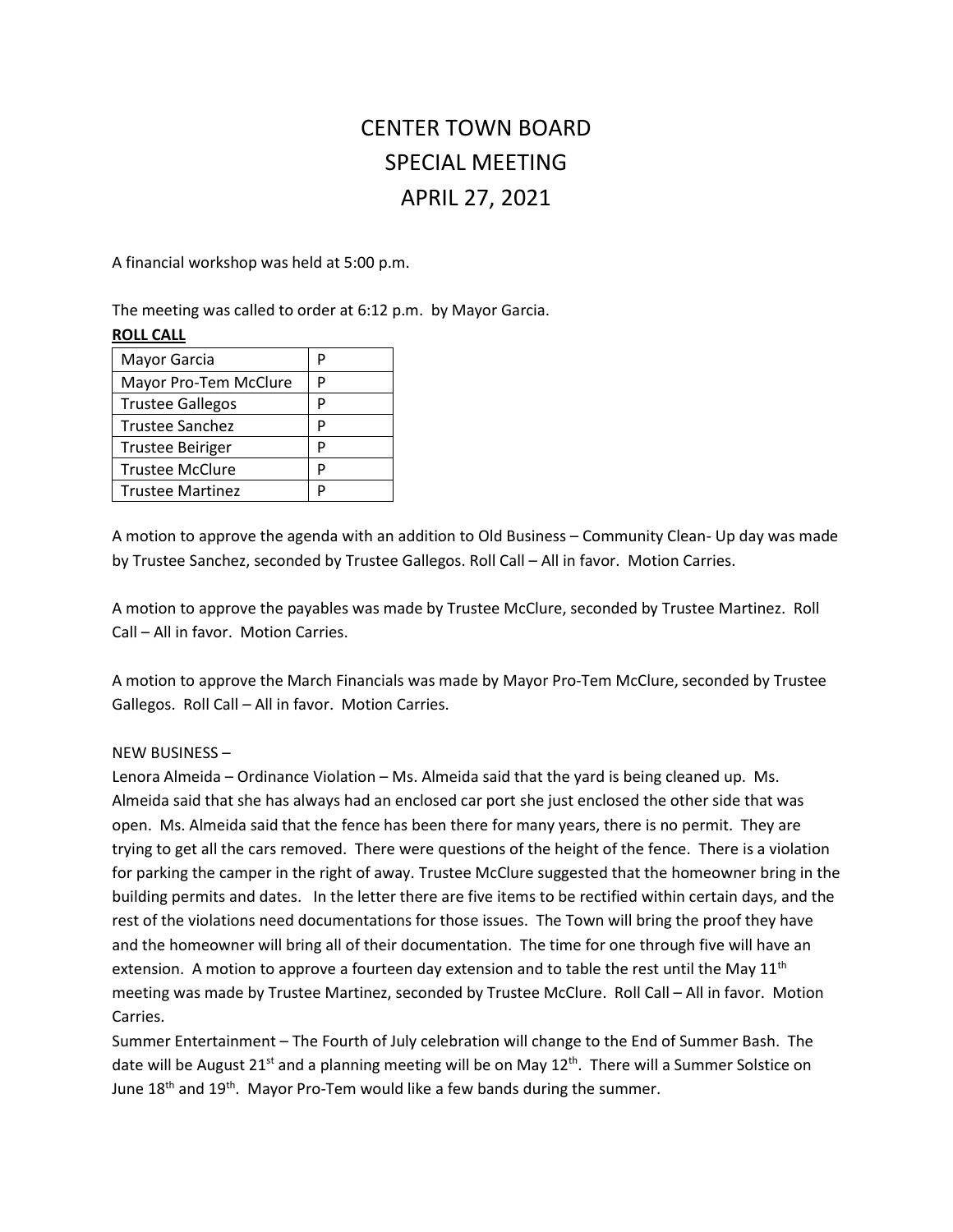Jonathon Torrez – Zoning and Water Meters – Mr. Torrez purchased the old Community Bank. Mr. Torrez did not remember the Commercial Water meters being discussed with Dave. Mr. Torrez will have to come before the Board for a variance for a multi- family dwelling. Trustee McClure said that he felt that the meters should have been done prior to the sale. Mr. Torrez would need two meters. Attorney Trujillo said that he can have the property zoned commercial with residential use. If he chooses just one tap and at decided that at one point needs the second tap he will have to repay the tap fee.

During the discussion about Commercial water meters on Mr. Torrez property the topic of other commercial water meters that have not been installed were discussed. A motion to turn off commercial water users that have not installed the meters as required was made by Trustee McClure, seconded by Trustee Gallegos. Roll Call – All in favor. Motion Carries.

Anna Martinez – Noise Ordinance – Ms. Martinez would like to have a noise variance for the property located at 115 Warden St. They are having a wedding and a reception and would like to extend the noise ordinance to midnight. A motion to approve a variance until twelve a.m. for 115 Warden St. was made by Mayor Pro-Tem McClure, seconded by Trustee Sanchez. Roll Call – All in favor. Motion Carries.

### OLD BUSINESS –

Planning Committee – One Board member and one staff member would have to serve on the Committee. Attorney Trujillo feels that it should be a commission not a committee. Attorney Trujillo suggests that there be three-member panel, according to state statues it should be no less than five. A motion to have a workshop and to appoint a commission was made by Mayor Pro-Tem McClure, seconded by Trustee Sanchez. Roll Call – All in favor. Motion Carries.

Resolution – Alley – Attorney Trujillo read Resolution 042721 making all speed in alleys to five miles per hour with signage being placed. Resident Victor Duran would like some kind of signage to watch for pedestrians. A motion to approve to approve resolution 042721 was made by Trustee McClure, seconded by Trustee Sanchez. Roll Call – All in favor. Motion Carries.

Award Bid – Meraz Property – A motion to contact all four submittals to let them know that they will need to resubmit the bid with a check by May  $7<sup>th</sup>$  or their bid will be denied was made by Trustee McClure, seconded by Trustee Gallegos. Roll Call – All in favor. Motion Carries.

Community Clean up – Brian talked about the community clean up being a goal. Trustee Sanchez feels that it is still too windy. The Town will pick up items and have a roll off in the water tower property. Resident Nick Schaeffer suggests they pick a few residents to help to clean their yard. Also, to have a bbq for the residents. The clean-up will be held on May  $22^{nd}$  from 8 to 12.

## CALENDAR ITEMS –

April  $30^{th}$  – Small community challenge it's virtual and will be from 9 to 11 a.m. June  $18^{th}$  and  $19^{th}$  – Summer Solstice – Makers Fair –

A motion to adjourn the meeting was made by Trustee Martinez, seconded by Trustee Gallegos. Roll Call – All in favor. Motion Carries. The meeting was adjourned at 8:07 p.m.